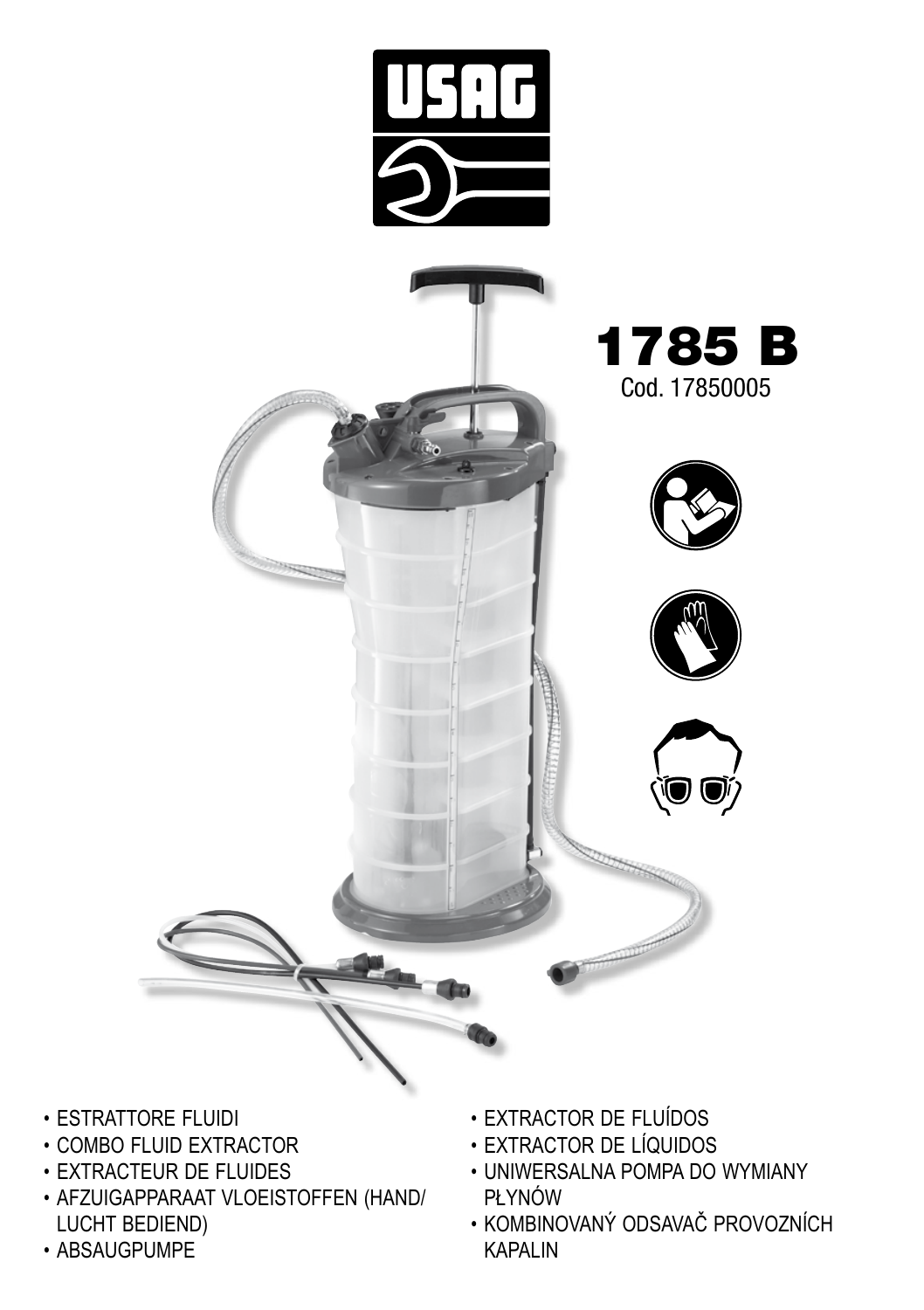## **ESTRATTORE FLUIDI**

Per l'estrazione di oli lubrificanti da motore, freni, cambio e liquidi antigelo. Da qualsiasi tipo di veicolo: auto, moto, motori marini e macchine industriali.

#### **Istruzioni.**

- 1. Parcheggiare il veicolo in piano, e assicurarsi che il cambio sia in folle, e il freno a mano tirato.
- 2. Accendere il motore fino al raggiungimento della sua temperatura di utilizzo, poi spegnerlo.
- 3. Scegliere il tubo di aspirazione appropriato e inserirlo nel tappo di carico del liquido da estrarre avendo cura di posizionarlo in modo che arrivi sul fondo al contenitore.

**Attenzione :** Evitare pieghe e torsioni del tubo

4. Collegare il tubo di aspirazione al tubo principale.



- 5. Assicurarsi che la valvola di scarico e il rubinetto posizionati sul coperchio siano chiusi.
- 6. **Utilizzo manuale:** tirare in alto la leva della pompa, pompare ripetutamente per avviare l'estrazione per aspirazione, fino che il liquido da aspirare sia esaurito o che il serbatoio della pompa sia pieno. **Attenzione:** la pressione scende quando il liquido raggiunge il livello massimo nell'apparecchio.
- 7. **Utilizzo pneumatico:** connettere il compressore al raccordo rapido. Aprire la valvola per iniziare l'estrazione. La pressione di utilizzo deve essere tra 5 e 8 bar. **Attenzione:** la pressione scende quando il liquido raggiunge il livello massimo nell'apparecchio.
- 8. Ad operazione conclusa, estrarre il tubo dal contenitore e pulirlo accuratamente. **Attenzione:** L'olio rimasto nell'apparecchio e nel tubo può essere caldo.

#### **Svuotamento e smaltimento dell'olio esausto**

- 1. Rimuovere il tubo di aspirazione dall'apparecchio. Questo da accesso al bocchettone che permette di svuotare i liquidi.
- 2. Versare l'olio usato in un contenitore adatto. **Attenzione:** Per lo smaltimento depositare l'olio esausto in appositi contenitori e consegnarli alle aziende raccoglitrici autorizzate.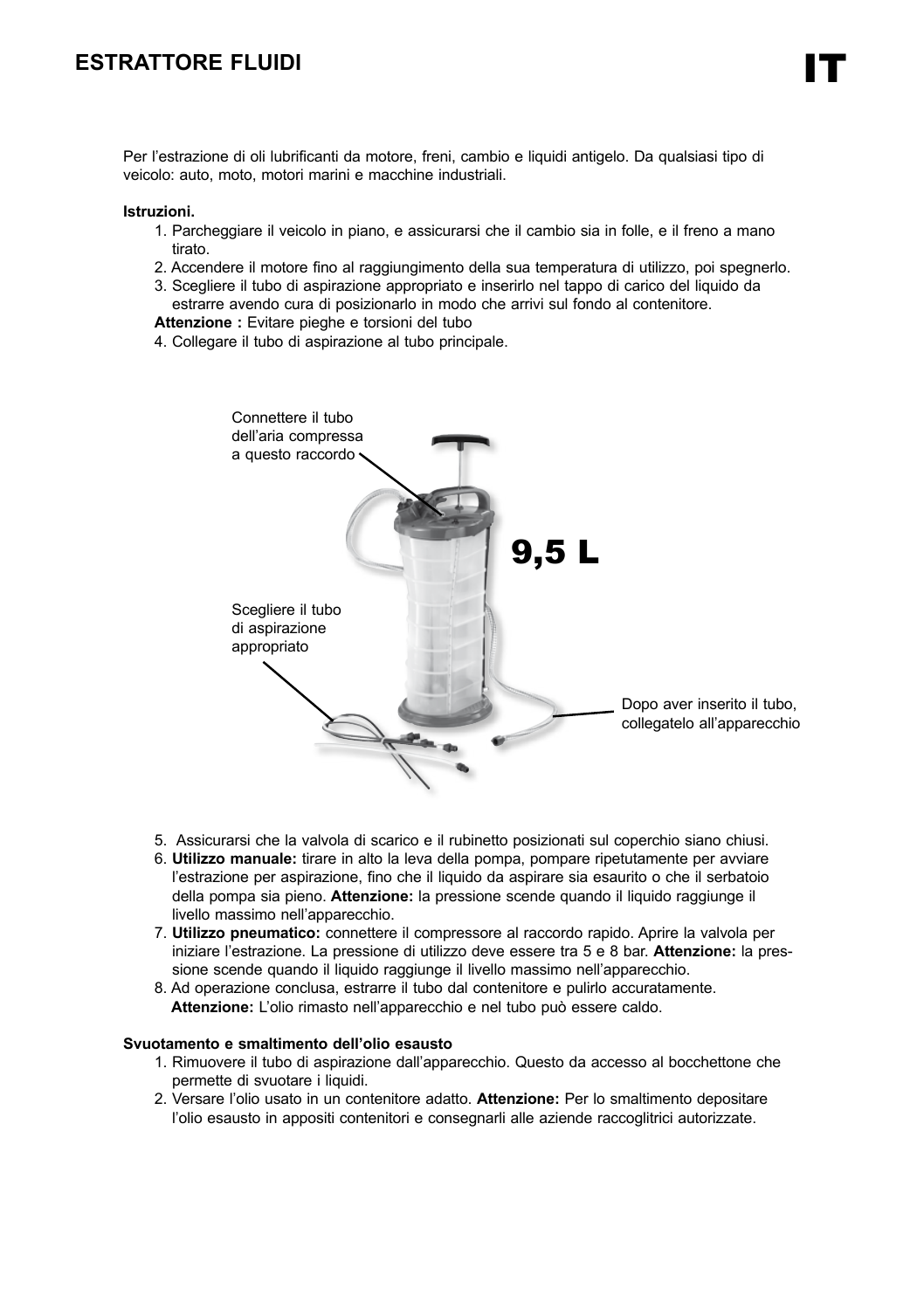## **COMBO FLUID EXTRACTOR**

Designed for the extraction of all types of engine, transmission and lubricating oils from cars, motorcycles, marine engines and industrial machinery. Also suitable for low viscosity fluids such as water.

#### **Operating instructions**

- 1. Park the vehicle on level ground and ensure the vehicle transmission is in "neutral" or "park" and the parking brake is applied.
- 2. Start the engine and allow it to run until the normal working temperature is reached, then turn-off the engine.
- 3. Select a suitable suction tube from the selection available and insert it through the dip stick tube until the tube reaches the bottom of the oil pan.

**Note:** Do not bend the suction tube during the insertion procedure.

4. Connect the main suction tube to the extractor's suction hose.



- 5. Make sure the function knob on the top of the cover is pushed inwards (suction mode), and the discharge valve at the back of the unit is pushed upward (suction mode).
- 6. For the **"Manual Operation"**, raise the pump handle on top of the combo fluid extractor to its highest point and pump the handle to initiate the vacuum. This will start the extraction of the oil from the engine. Keep pumping the handle until all of the fluid is extracted or it reaches the top of the combo fluid extractor.
- Note: The vacuum will pressure will drop when the fluid level reaches the top of the unit. 7. For **"Pneumatic Operation"** using a compressed air supply, connect a compressor or workshop air supply to the unit. The extraction of the oil from the engine will commence when the air supply is switched on. **Note:** the working pressure of the air supply must be set between 5 - 8 bars. The vacuum pressure will drop when the fluid level reached the top of the unit.
- 8. When the extraction is complete, withdraw the suction tube from the engine and wipe clean.

**Note:** Take care during extraction, when handling the full extractor and cleaning the suction hose as the oil may still be **HOT!** Fill the engine to the specified level with new oil, run the engine to circulate the new oil and re-check the level.

#### **Pouring Out Waste Fluid**

- 1. Remove the suction hose from the extractor, this will reveal the disposal spout.
- 2. Pour the fluid out through the spout and in to an appropriate waste container. **Note:** Always dispose of waste fluids safely and in accordance with legal and environmental regulations.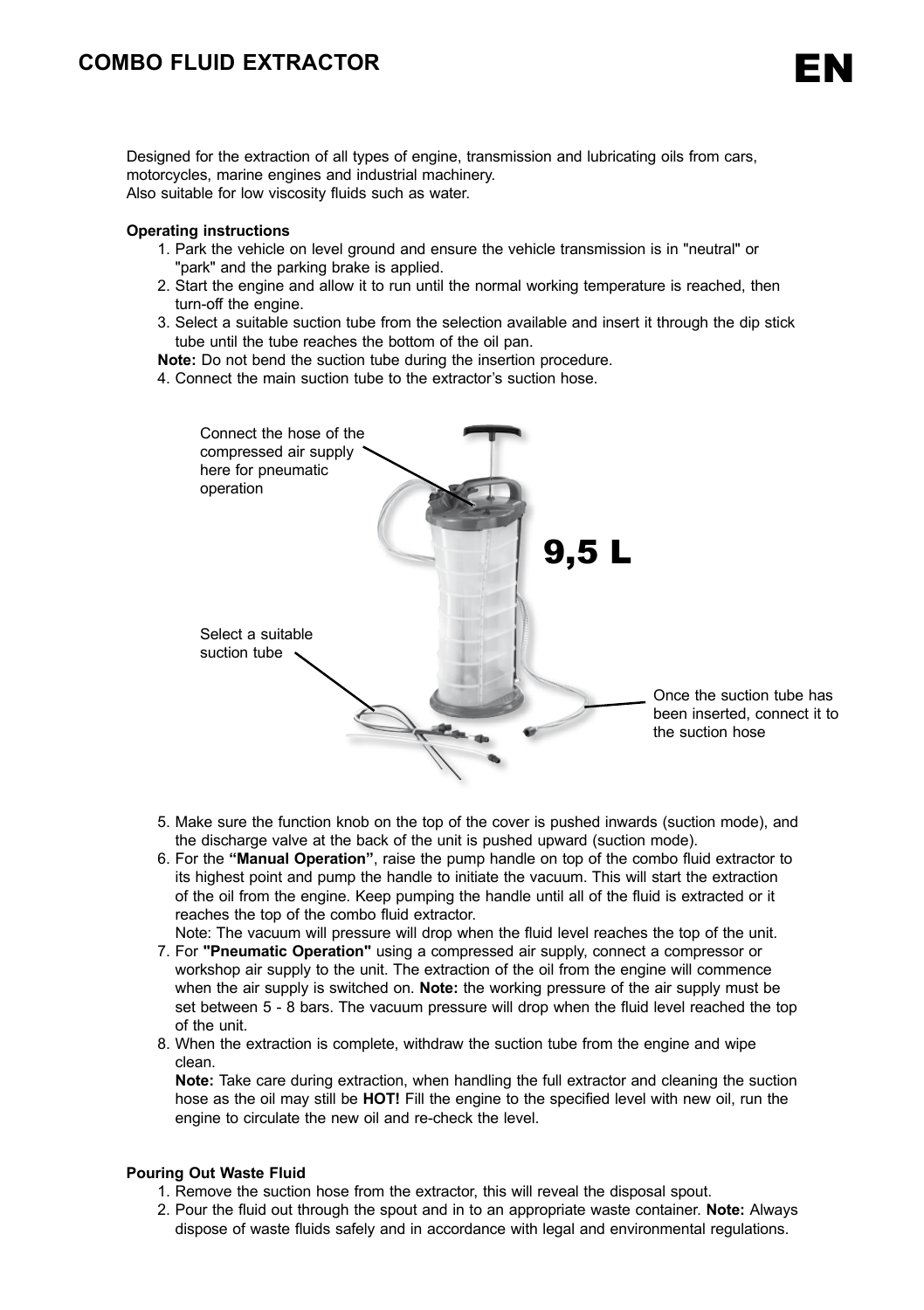## **EXTRACTEUR DE FLUIDES**

Convient pour la vidange de tout type de moteur, transmission, et huiles de lubrifications des véhicules, motos, moteurs marins, et machines industrielle.

Convient également pour les fluides à faible viscosité, comme l'eau.

#### **Mode d'emploi.**

- 1. Garer le véhicule sur une aire plane, et s'assurer que la boîte de vitesse est en position « neutre », et le frein à main serré
- 2. Démarrer le moteur et le laisser tourner jusqu'à ce qu'il atteigne sa température normale de fonctionnement, puis stopper le moteur.

3. Choisir le tube d'aspiration approprié, et l'insérer dans le puits de jauge jusqu'au fond.

**Note :** Ne pas plier le tube d'aspiration lors de sa mise en place.

4. Brancher le tube d'aspiration au tuyau.



- 5. S'assurer que la vanne située sur le couvercle est fermée
- 6. **Mode vidange manuelle :** tirer le piston de la pompe pour le mettre en position haute, puis pomper pour débuter la vidange par aspiration jusqu'à ce que le carter moteur soit vide ou que le réservoir de la pompe soit plein. **Note :** la pression chute lorsque le liquide atteint le niveau maximum.
- 7. **Mode vidange pneumatique :** Connecter une source d'air comprimé sur le raccord fileté. Ouvrir la vanne pour que la vidange commence. La pression de service doit être comprise entre 5 et 8 bars. **Note :** la pression chute lorsque le liquide atteint le niveau maximum.
- 8. Lorsque la vidange est terminée, retirer le tube d'aspiration du puits de jauge et l'essuyer. **Note :** Prendre garde lors du retrait du tube et du nettoyage, l'huile peut être **très chaude.**  Remplir le moteur avec l'huile appropriée, faire tourner le moteur quelques instants, puis contrôler le niveau.

#### **Evacuation des fluides usagés**

- 1. Retirer le tuyau d'aspiration souple du couvercle de l'extracteur de fluides. Ceci donne accès au bec verseur qui permet de vider le réservoir.
- 2. Verser l'huile usagée dans un contenant adapté. **Note:** Conserver cette huile de manière hermétique, confier impérativement son recyclage à une déchetterie adaptée ou a un organisme de collecte.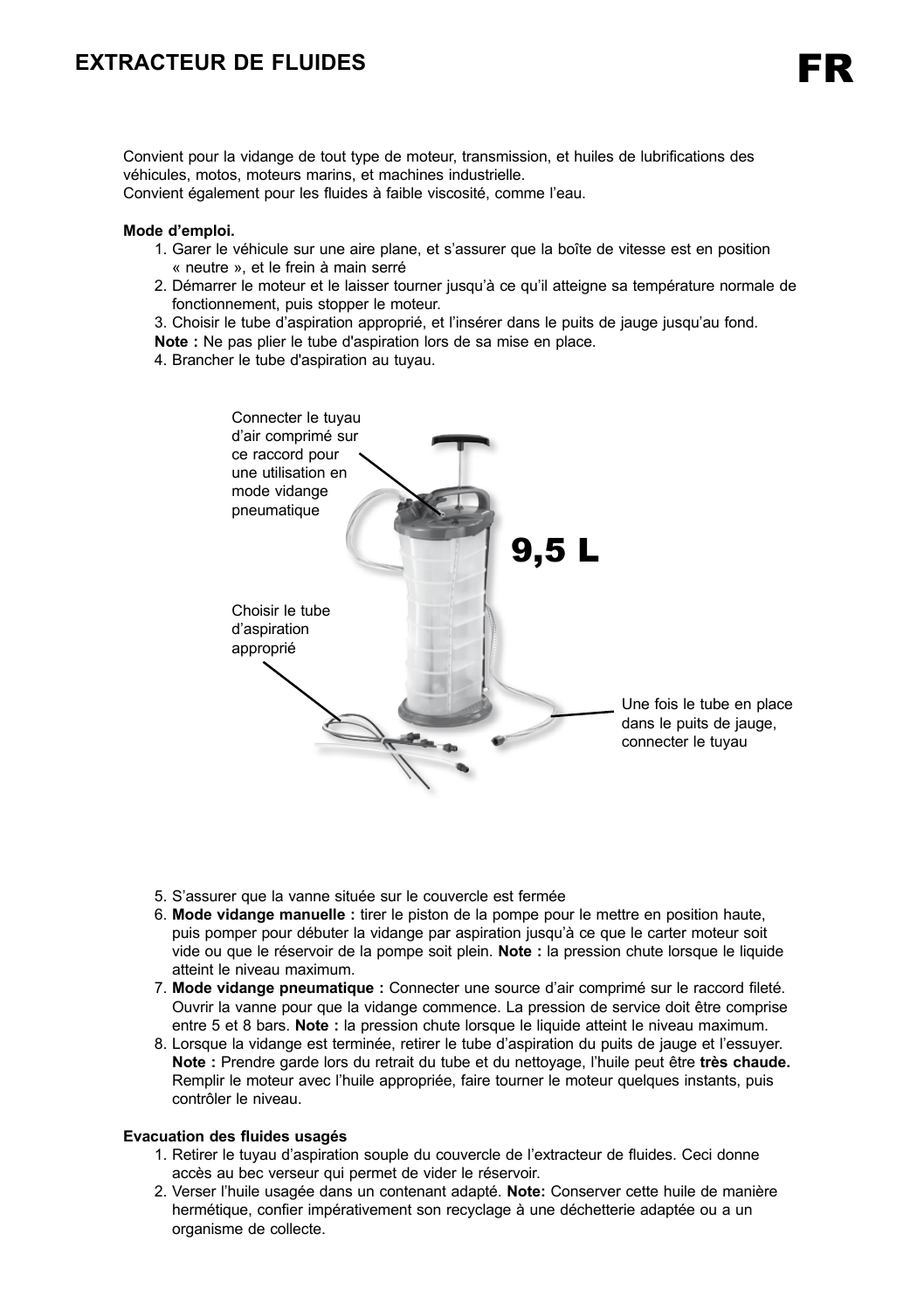#### **AFZUIGAPPARAAT VLOEISTOFFEN (HAND/LUCHT BEDIEND) EXTRACTEUR DE FRACT VLOEISTOFFEN DE LA CONTRACTEUR DE LA CONTRACTEUR DE LA CONTRACTEUR DE LA CONTRACTEUR DE LA**<br>CHAND/LUCHT BEDIEND)

Ontworpen voor de extractie van alle soorten motor-, transmissie- en smeerolie van auto's, motorfietsen, scheepsmotoren en industriële machines.

Ook geschikt voor vloeistoffen met lage viscositeit zoals water.

#### **Gebruiksaanwijzing:**

- 1. Parkeer de auto op een vlakke ondergrond en zorg ervoor dat de transmissie van het voertuig in "neutraal" of "parkeren" staat en de handrem is aangetrokken.
- 2. Start de motor en laat deze stationair draaien tot de normale werkingstemperatuur is bereikt, daarna de motor uitzetten.
- 3. Kies een geschikte afzuigtube uit de selectie beschikbaar en breng deze via het peilstokgat in totdat de tube de bodem van het oliecarter bereikt.

**Opmerking:** Gelieve de tube niet te buigen tijdens het inbrengen.

4. Sluit de zuigtube aan op het afzuigkanaal.



- 5. Controleer of de knop bovenop het deksel ingedrukt is (zuig modus) en de afvoerklep aan de achterkant van het apparaat omhoog is gedrukt (zuig modus).
- 6. Voor de **"manuele bediening"**, trek het pomphandvat aan de bovenzijde van het apparaat naar zijn hoogste punt en pomp met het handvat om de vacuüm te initiëren. Hierdoor wordt de extractie van de olie uit de motor gestart. Blijf pompen totdat alle vloeistof is onttrokken of tot het afzuigapparaat vol is. **Opmerking:** De vacuüm druk zal dalen wanneer het vloeistofniveau de bovenkant van de unit bereikt.
- 7. Voor **"Pneumatische bediening"** met behulp van perslucht, sluit u een compressor of andere luchttoevoer aan op het toestel. De extractie van de olie uit de motor begint wanneer de luchttoevoer is ingeschakeld. **Opmerking:** Bij het aansluiten van een gedeelde, altijd op workshop luchttoevoer zonder tussenklep / schakelaar, zal de extractie onmiddellijk starten. De werkdruk van de luchttoevoer moet worden ingesteld tussen 5-8 bar. De vacuüm druk zal dalen wanneer het vloeistofniveau de top van de unit bereikt.
- 8. Als de extractie voltooid is, demonteer de afzuigtube van de motor en maak hem schoon. **Opmerking:** Wees voorzichtig tijdens het demonteren en het schoonmaken van de zuigslang, de olie kan nog steeds zeer heet zijn! Vul de motor naar het opgegeven niveau met nieuwe olie, laat de motor draaien om de nieuwe olie te circuleren en controleer het niveau.

#### **Weggieten van afvalvloeistoffen**

- 1. Verwijder de afzuigtube van de unit, dit zal de afvoertuit vrijmaken.
- 2. Giet de vloeistof uit door de tuit en in een geschikte afvalcontainer. **Opmerking:** Gooi afvalvloeistoffen veilig weg en in overeenstemming met de wettelijke en milieuvoorschriften.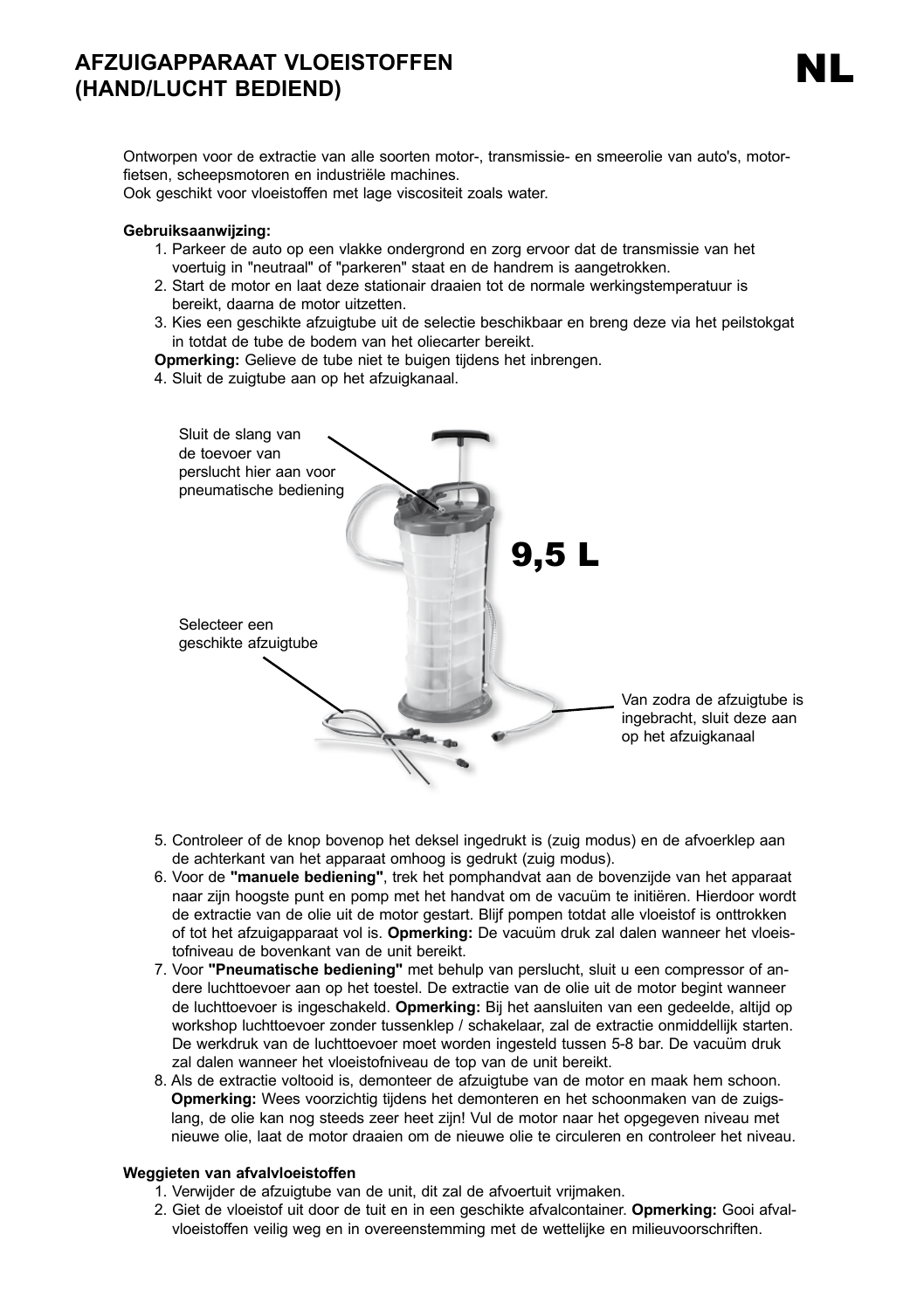### **ABSAUGPUMPE**

Geeignet für Ölwechsel bei jeder Art von Motor, Getriebe und Schmieröl für Autos, Motorräder, Bootsmotoren und industrielle Maschinen.

Ebenfalls geeignet für Flüssigkeiten mit geringer Viskosität, wie z.B. Wasser.

#### **Bedienungsanleitung.**

- 1. Das Fahrzeug auf einer ebenen Fläche abstellen und sich vergewissern, dass die Schaltung auf "Leerlauf" steht und die Bremse angezogen ist.
- 2. Den Motor anlassen und so lange laufen lassen, bis die normale Betriebstemperatur erreicht ist. Anschließend den Motor abschalten.
- 3. Das passende Saugrohr auswählen und tief in den Messschacht hinein schieben, bis es den Boden berührt.

**Hinweis:** Das Rohr beim Einschieben nicht knicken.

4. Das Saugrohr an den Schlauch schrauben.



- 5. Sicherstellen, dass der Schieber unter dem Deckel geschlossen ist
- 6. **Manueller Ölwechsel**: Den Kolben der Pumpe nach oben ziehen und das Öl abpumpen. So lange pumpen, bis das Motorgehäuse leer bzw. der Tank der Pumpe voll ist. **Hinweis:** Der Druck fällt ab, wenn die Flüssigkeit den Höchststand erreicht.
- 7. **Pneumatischer Ölwechsel:** Eine Druckluftquelle an den Schraubenanschluss anschließen. Das Ventil öffnen, um den Pumpvorgang zu starten. Der Arbeitsdruck muss zwischen 5 und 8 bar liegen. **Hinweis:** Der Druck fällt ab, wenn die Flüssigkeit den Höchststand erreicht.
- 8. Wenn das Öl komplett abgesaugt wurde, das Saugrohr aus dem Messschacht ziehen und abwischen. **Hinweis:** Vorsicht beim Herausziehen und Reinigen des Rohrs. Das Öl kann heiß sein. Das richtige Öl in den Motor füllen, ihn einige Minuten lang laufen lassen und den Ölstand kontrollieren.

#### **Entsorgung von Altöl**

- 1. Die Saugleitung aus dem Deckel der Absaugpumpe ziehen. Dadurch können Sie auf den Ausgießer zugreifen, um den Tank zu entleeren.
- 2. Das Altöl in ein geeignetes Behältnis füllen. **Hinweis:** Dieses Ölbehältnis hermetisch abdichten und zwecks Recycling zu einer Abfallsortierungsanlage oder einen Abfallentsorgungsbetrieb bringen.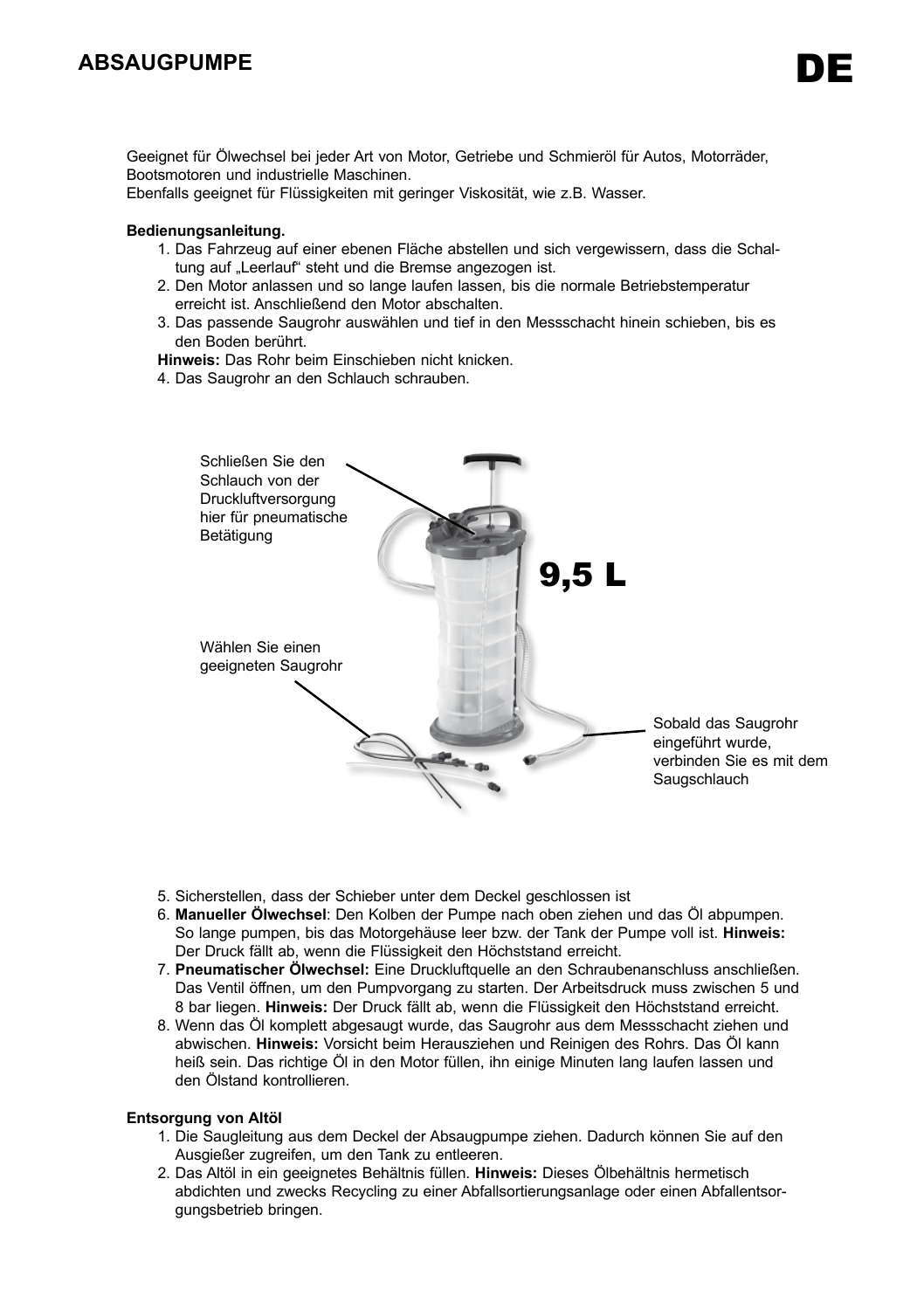# **EXTRACTOR DE FLUÍDOS**

Adaptado para el vaciado de cualquier tipo de motor, transmisión, y aceites de lubrificación de vehículos, motos, motores marinos, y maquinas industriales.

También compatible con liquido de poca viscosidad como el agua.

#### **Modo de empleo.**

- 1. Estacionar el vehículo en una superficie plana, y asegurar que la caja de cambio está en posición « neutra », y con freno de mano puesto.
- 2. Arrancar el motor y dejar que suba la temperatura hasta condiciones de funcionamiento habitual, parar el motor.
- 3. Seleccionar el tubo de aspiración adecuado, introducirlo en el pozo del indicador de nivel hasta el fondo.

**Nota:** No doblar el tubo durante la inserción en el pozo

4. Conectar el tubo de aspiración a la manguera del extractor



- 5. Asegurarse que la válvula situada en la tapa está cerrada
- 6. **Modo de vaciado manual**: tirar el pistón de la bomba para ponerlo en posición alta, bombear para empezar el vaciado por aspiración hasta que el cárter motor este vacío o que el depósito de la bomba este lleno. **Nota:** la presión cae cuando el líquido alcanza el nivel máximo.
- 7. **Modo vaciado neumático**: Conectar una fuente de aire comprimido sobre el racor a rosca. Abrir la válvula para que el vaciado empiece. La presión de servicio tiene que estar entre 5 y 8 bares. Nota: la presión cae cuando el líquido alcanza el nivel máximo.
- 8. Cuando el vaciado haya terminado, quitar el tubo de aspiración del pozo y limpiar el tubo. **Nota:** Tomar precauciones al sacar el tubo y limpiarlo, el aceite puede estar muy caliente. Rellanar el motor con aceite apropiado, arrancar el motor durante un momento, controlar el nivel.

#### **Desagüe de los fluidos usados**

- 1. Retirar la manguera de aspiración de la tapa del extractor de fluidos. Para tener acceso al vertedor que permite vaciar el depósito.
- 2. Verter el aceite usado en un contenedor adaptado. **Nota:** Conservar este aceite de forma hermética, reciclar a través un organismo adaptado para aquello.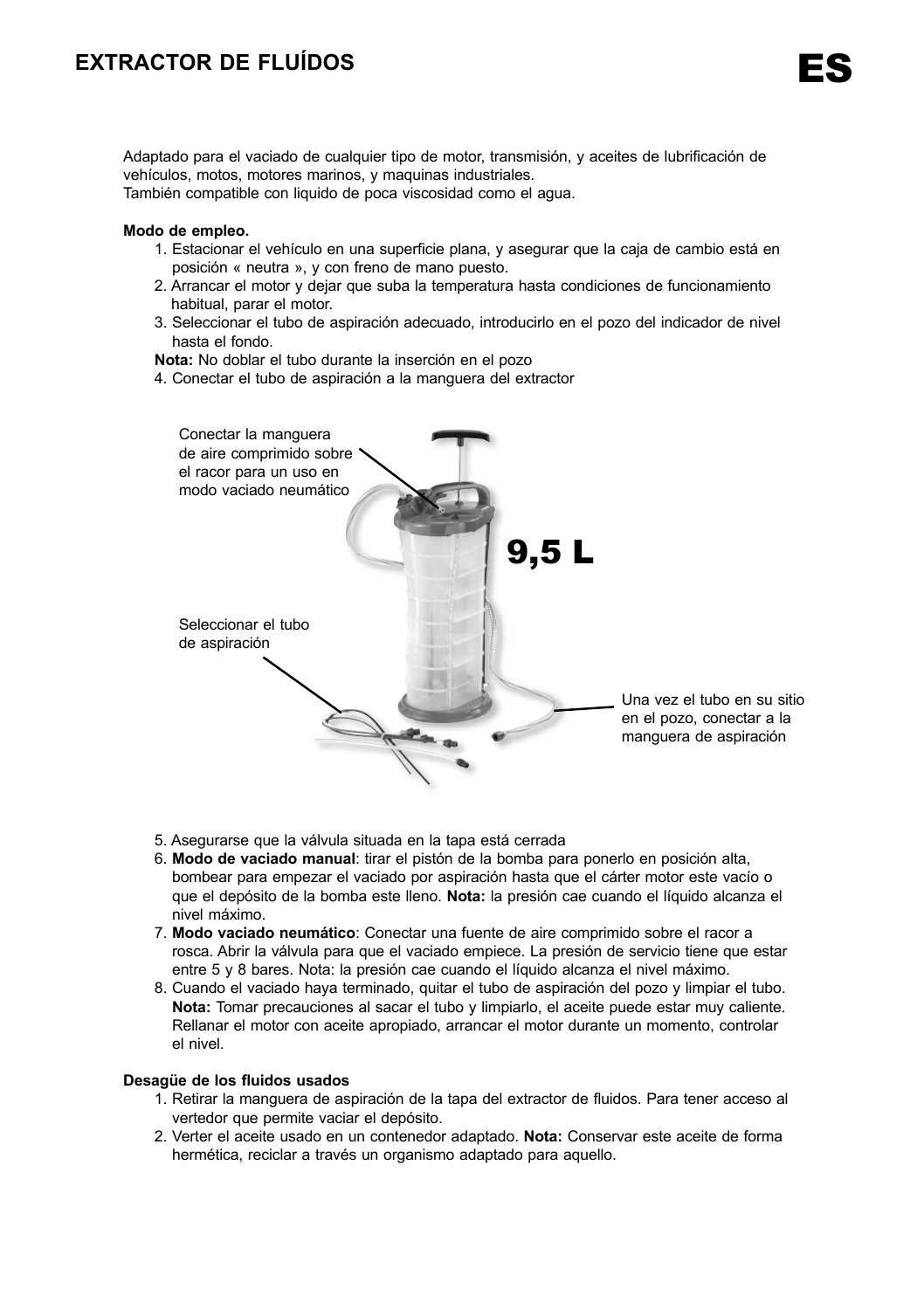# **EXTRACTOR DE LÍQUIDOS**

Adequado para a extracção de qualquer tipo de óleo de motor, transmissão e óleos de lubrificação dos veículos, motos, motores marítimos e máquinas industriais.

Adequado igualmente para os líquidos de fraca viscosidade, como a água.

#### **Modo de utilização**

- 1. Estacionar o veículo numa área plana e certificar-se de que a caixa de velocidades está em ponto morto e o travão de mão accionado
- 2. Ligar o motor e deixá-lo em funcionamento até atingir a temperatura normal de funcionamento, de seguida, desligar o motor.
- 3. Escolher o tubo de aspiração adequado e introduzi-lo no receptáculo da vareta do óleo até ao fundo.

**Nota:** Não dobrar o tubo de aspiração aquando da sua instalação.

4. Ligar o tubo de aspiração ao tubo flexível.



- 5. Certificar-se de que a válvula situada na tampa está fechada
- 6. **Modo de extracção manual:** tirar o êmbolo da bomba para o colocar na posição alta, de seguida, bombear para iniciar a extracção através de aspiração até que o cárter do motor esteja vazio ou até o depósito da bomba estar cheio. **Nota:** a pressão desce quando o líquido atinge o nível máximo.
- 7. **Modo de extracção pneumática:** Ligar uma fonte de ar comprimido à união roscada. Abrir a válvula para que a extracção comece. A pressão de serviço deve estar entre 5 e 8 bars. **Nota:** a pressão desce quando o líquido atinge o nível máximo.
- 8. Quando a extracção está concluída, retirar o tubo de aspiração do receptáculo da vareta de óleo e limpá-lo. **Nota:** Tenha atenção aquando da retracção do tubo e da limpeza, o óleo pode estar muito quente. Abastecer o motor com o óleo adequado, ligar o motor durante alguns momentos e, de seguida, verificar o nível.

#### **Evacuação dos líquidos usados**

- 1. Retirar o tubo de aspiração flexível da tampa do extractor de líquidos. Isto proporciona acesso ao bico de descarga que permite esvaziar o depósito.
- 2. Deite o óleo usado num recipiente adaptado. **Nota:** Conservar este óleo de forma hermética, confiar a sua reciclagem a uma estação de tratamento de resíduos adaptada ou a um organismo de recolha.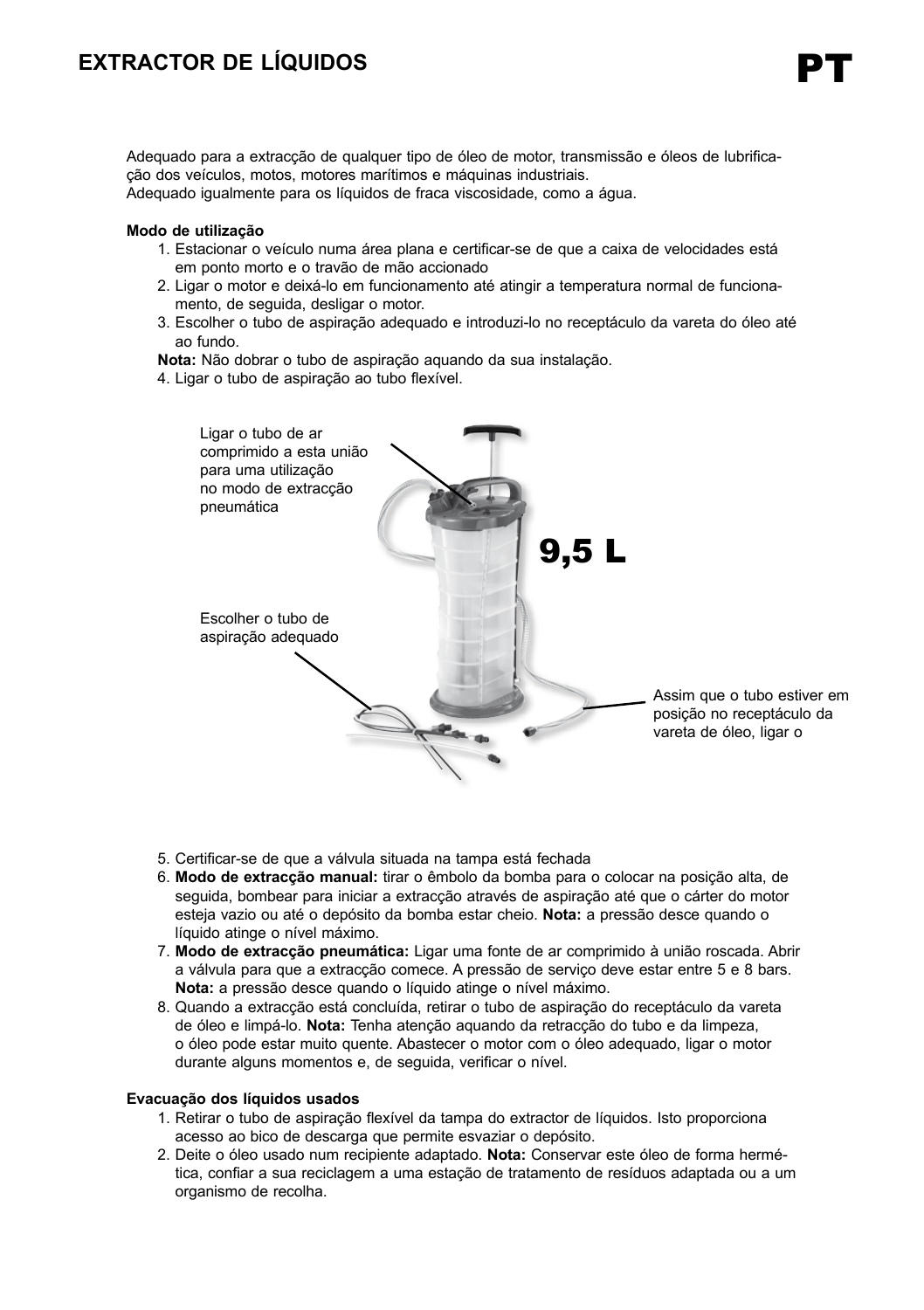Przeznaczone do wymiany płynów we wszystkich rodzajach maszyn/silników: samochodów, motocykli, silników okrętowych i maszyn przemysłowych.

Nadaje się również do płynów o małej lepkości, takich jak woda.

#### **Instrukcja obsługi przy wymianie oleju**

- 1. Zaparkować pojazd na płaskiej i równej powierzchni i pozostawić go na biegu jałowym z zaciagniętym hamulcem postojowym.
- 2. Uruchomić silnik i pozostawić go na biegu jałowym aż do osiągnięcia normalnej temperatury, wówczas wyłączanie silnika.
- 3. Wybrać odpowiednią rurę ssącą z wyboru dostępnych i włożyć przez rurkę aż sięgnie dna miski olejowej. **Uwaga:** Nie zginaj rury ssącej w trakcie procedury wymiany oleju.
- 4. Podłącz rurę ssącą do węża ssącego pompy.



- 5. Upewnić się, że pokrętło na pokrywie jest ustawione do wewnątrz ( w trybie ssania), a zawór spustowy z tyłu urządzenia jest ustawiony w górę (w trybie ssania).
- 6. Dla **"trybu ręcznego"** ustaw uchwyt pompy w możliwie najwyższej pozycji i zacznij pompować w celu uzyskanie próżni. W tym momencie powinien rozpocząć się proces wypompowywania oleju z silnika. Utrzymać próżnie do momentu wypompowania całości oleju bądź do momentu zapełnienia pojemnika. **Uwaga:** Ciśnienie w pompie spadnie w momencie osiągnięcia przez wypompowywany płyn górnej granicy urządzenia.
- 7. Dla **"trybu pneumatycznego"** używając sprężonego powietrza z kompresora. Wypompowywanie oleju z silnika rozpocznie się w momencie podłączenia a następnie włączenia kompresora. **Uwaga:** W przypadku podłączenia bezpośredniego do warsztatowego system ze sprężonym powietrzem, bez pośrednich zaworów/przełączników, proces wypompowywania rozpocznie się natychmiast po podłączeniu do urządzenia. Ciśnienie powietrza powinno być ustawione w przedziale 5-8 barów. Ciśnienie w pompie spadnie w momencie osiągnięcia przez wypompowywany płyn górnej granicy urządzenia.
- 8. Po zakończeniu procesu wypompowywania należy wycofać rurę ssąca z silnika I wytrzeć do czysta biorąc pod uwagę możliwość utrzymywania się cały czas wysokiej temperatury oleju. Wlać do silnika nowy olej o odpowiednich parametrach , uruchomić silnik w celu rozprowadzenia oleju po całym silniku, sprawdzić poziom oleju i w razie potrzeby uzupełnić do odpowiedniego poziomu.

#### **Wylewanie zużytego oleju z urządzenia**

1. Wyjąć przewód ssący wraz z wyciągiem pod którym znajduje się wylewka.

2. Wylać płyn do odpowiedniego pojemnika na odpady. **Uwaga:** Płyny niebezpieczne ,takie jak olej, należy zawsze usuwać w sposób bezpieczny i zgodny z przepisami prawa ochrony środowiska.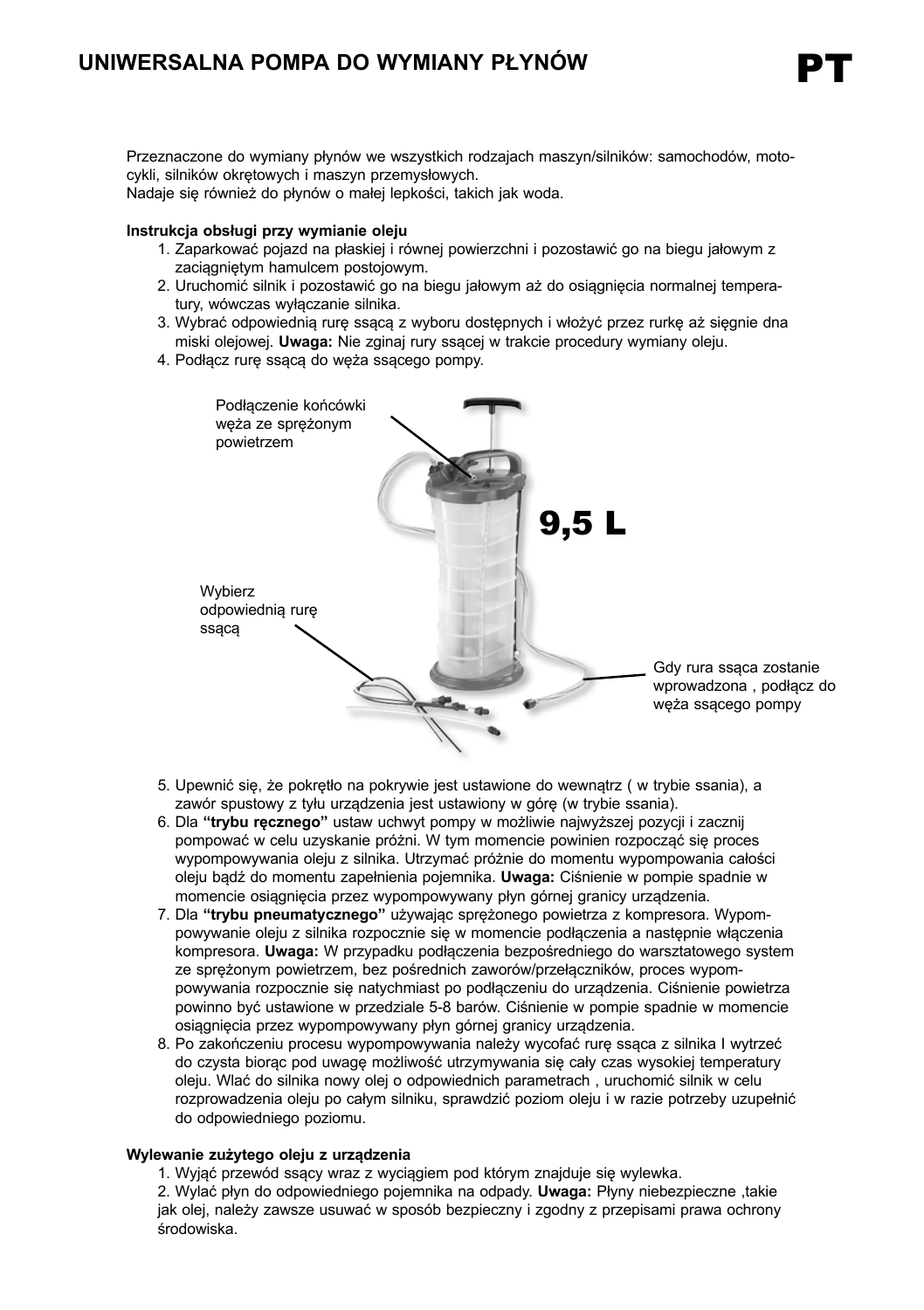Přístroj je určen pro odsávání provozních kapalin (motorových, převodových, mazacích olejů) ze všech typů motorů automobilů, motocyklů, lodních motorů i průmyslových strojů. Je vhodný i pro kapaliny s nízkou viskozitou, jako je např. voda.

#### **Pokyny pro používání**

- 1. Zaparkujte vozidlo na rovném povrchu a ujistěte se, že manuální převodovka je v poloze neutrál, automatická v poloze parkování a že je zabrzděna parkovací brzda.
- 2. Nastartujte motor a nechte jej běžet na volnoběh, dokud nedosáhne běžné provozní teploty, poté motor **vypněte**.
- 3. Vyberte vhodnou sací hadičku, a zasuňte ji do trubky pro měření hladiny oleje, až dokud nedosáhne dna olejové vany. **Poznámka:** Sací hadičku během zasouvání neohýbejte.
- 4. Sací hadičku připojte k sací hadici odsavače.



- 5. Ujistěte se, že ovládací knoflík na horní straně krytu je zatlačen dovnitř (nastavený sací režim) a vypouštěcí ventil na zadní straně přístroje je posunut směrem nahoru (nastavený sací režim).
- 6. Při **"Ručním ovládání"**, vytáhněte rukojeť čerpadla na horní straně kombinovaného odsavače kapalin do nejvyšší polohy a rukojetí pumpujte až do vytvoření počátečního vakua. Tím zahájíte odsávání oleje z motoru. Rukojetí pumpujte, dokud neodsajete veškerou tekutinu, nebo dokud odsátá kapalina nedosáhne maximální hladiny v nádrži odsavače. **Poznámka:** Jakmile hladina odsáté kapaliny dosáhne víka nádržky odsavače, podtlak výrazně poklesne.
- 7. Při **"Pneumatickém provozu"** s použitím stlačeného vzduchu připojte přístroj ke kompresoru nebo dílenskému rozvodu stlačeného vzduchu. Odsávání oleje začne, jakmile je přístroj k přívodu stlačeného vzduchu připojen. **Poznámka:** Při sdíleném připojení k dílenskému rozvodu stlačeného vzduchu, není-li na přívodu k přístroji vypínač, začne odsávání okamžitě. Pracovní tlak stlačeného vzduchu musí být nastaven v rozmezí 5 – 8 bar. Jakmile hladina odsáté kapaliny dosáhne víka nádržky odsavače, podtlak výrazně poklesne.
- 8. Po dokončení odsávání oleje vytáhněte sací hadičku z motoru a otřete ji dosucha. **Poznámka:** Během odsávání, manipulace s odsavačem a čištění odsávací hadičky pracujte se zvýšenou opatrností, neboť olej může být stále **HORKÝ**! Do motoru následně nalijte příslušné množství nového oleje, motor nastartujte, aby se rozptýlil po motoru a poté opět překontrolujte jeho hladinu.

#### **Vyprázdnění nádržky odsáté kapaliny**

- 1. Od odsavače odpojte sací hadici, tím odkryjete vypouštěcí otvor.
- 2. Tekutinu vylijte otvorem do příslušné nádoby na odpad. **Poznámka:** Při likvidaci odpadních tekutin vždy postupujte s ohledem na bezpečnost, v souladu s příslušnými zákony a předpisy ohledně životního prostředí.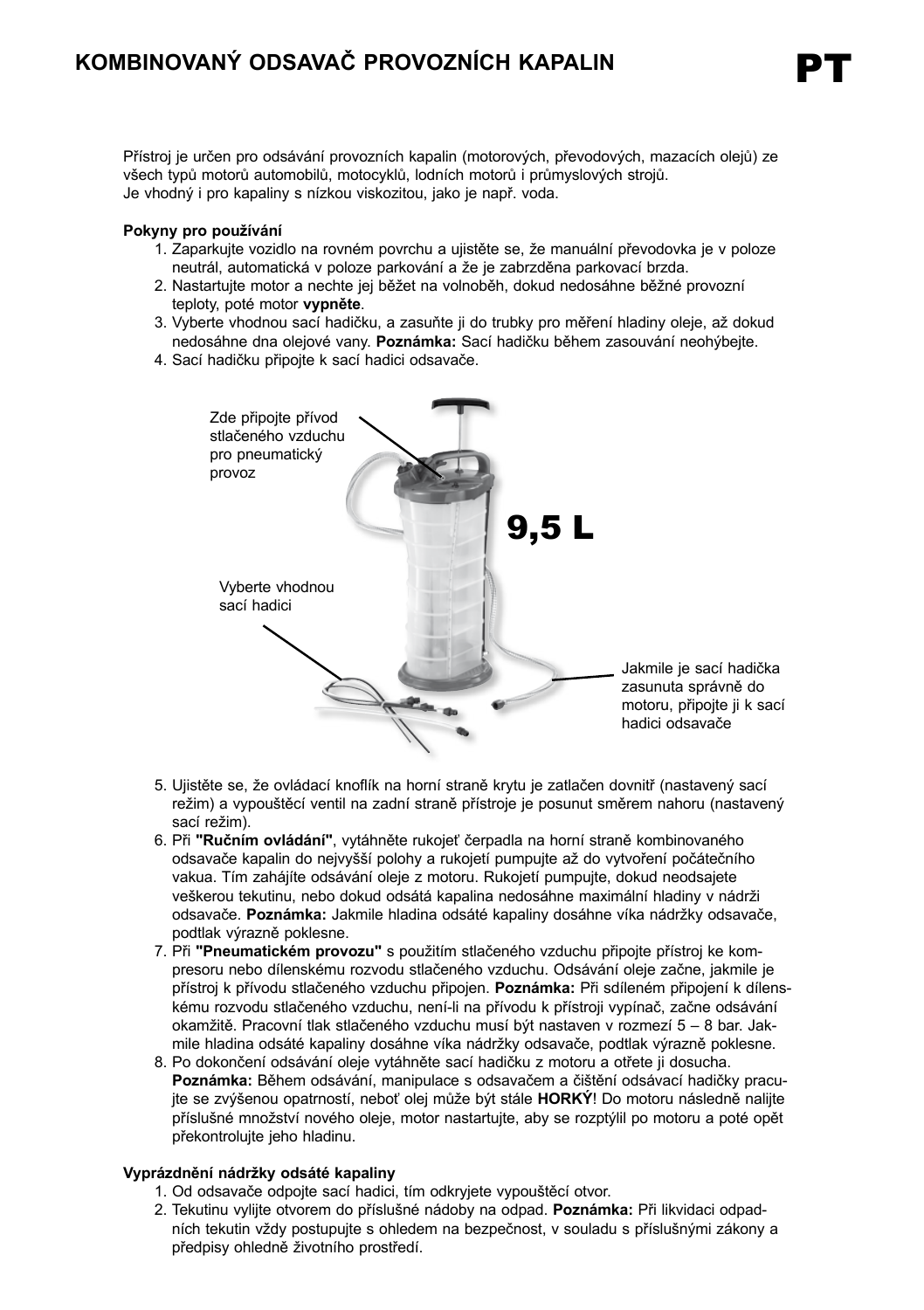# **GUIDA RAPIDA ALL'UTILIZZO** *QUICK START GUIDE*



Inserire il tubo principale nel bocchettone dell'aspira liquidi *Insert the tube into the connection of fluid extractor*



Agganciare il tubo principale al tubo di aspirazione appropriato *Join the main tube to the suction hose appropriately*



Aspirare i liquidi manualmente tramite la leva (1) o con l'ausilio dell'aria compressa (2) *Aspirate the liquid manually via lever (1) or with the aid of an air compressor (2)*



Svuotare l'aspiratore negli appositi contenitori per il reciclaggio *Emply the fluid extractor in a suitable container for recycling*



Valvola per aspirazione aria *Air inlet valve*